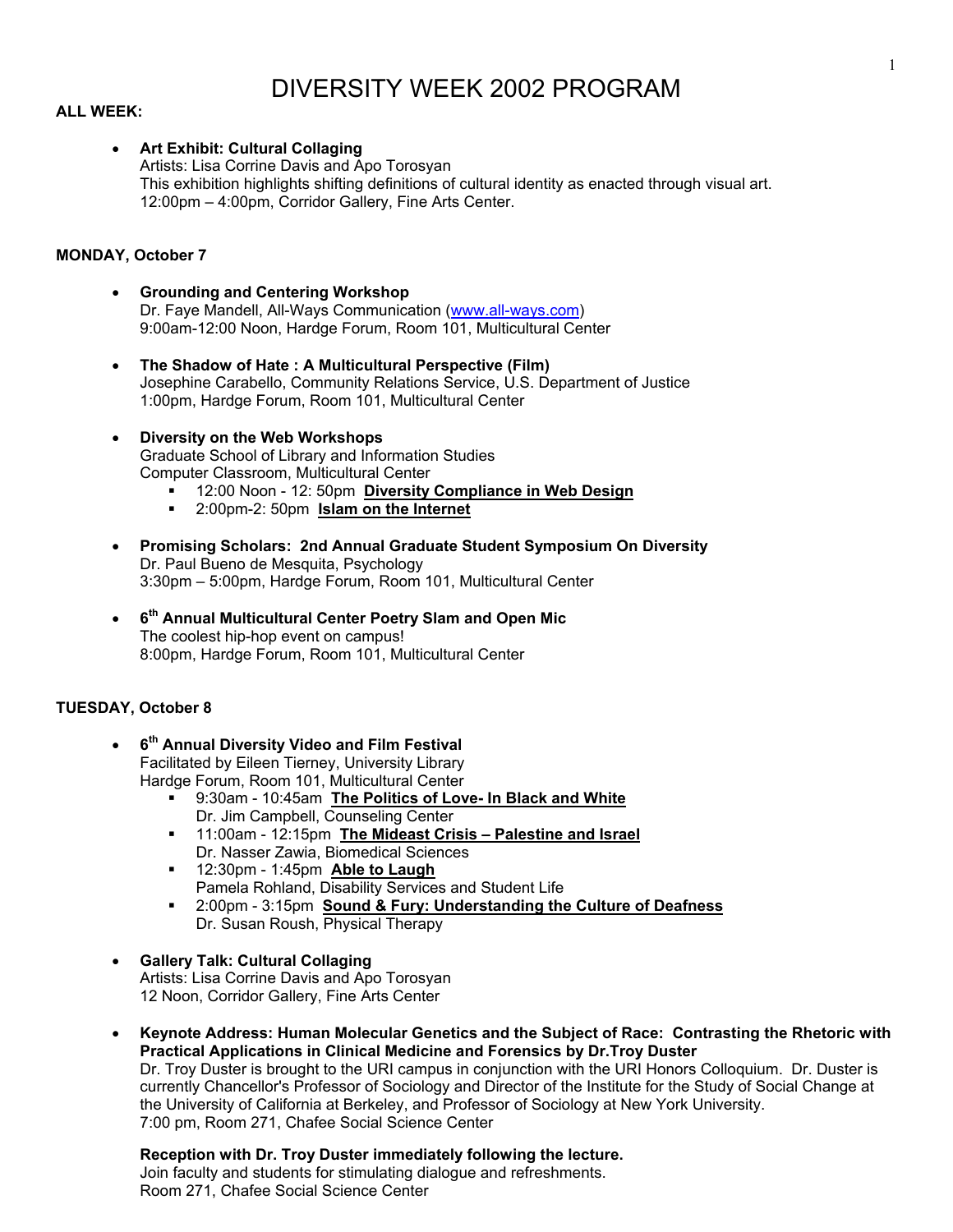#### **WEDNESDAY, October 9**

- **Diversity Interactive Workshops & Dialogue Sessions**  Approximately twenty-five workshop sessions. A complete listing of workshop titles and presenters is listed on page 4. 10:00am - 5:00pm, Third Floor Meeting Rooms & Atrium II, Memorial Union, and the Multicultural Center
- **Gallery Talk: Cultural Collaging**  Artists: Lisa Corrine Davis and Apo Torosyan 12 Noon, Corridor Gallery, Fine Arts Center
- **URI Study Abroad Fair**  Office of International Education & National Student Exchange 11:00am – 3:00pm, Ballroom, Memorial Union
- **Exploring the World Through Song** Vocalist Roxana Tourigny Pianists- Dr. Manabu Takasawa and Dr. Joseph Parillo, Music The program consists of French, Italian, Spanish, German, Greek, Japanese,Hebrew (& Latino), Russian, Polish, and English. 8:00pm, The Kingston Congregational Church

# **THURSDAY, October 10**

• **Celebrations of Music / Musical Culture** 

Hardge Forum, Room 101, Multicultural Center

- 9:30am 10:45 **Representations of Hip Hop Culture in the Marseilles Soccer Stadium** Dr. Alain-Philippe Durand, French
- 11:00am 12:15pm **Hip Hop: the Social Event of Rap Music** Donald King and Raidge, Providence Black Repertory Theatre
- 12:30pm 1:45pm **Finding Common Ground: Resolving Cultural Conflicts With Music & Nonviolence,** Musical Performance by SANGMELE with Walt Michaels, Lea Gilmore, Walter Liniger, & Henry Reif. Facilitated by Charles Collyer, Psychology
- 2:00 pm 3:15 pm **Finding Common Ground: Resolving Cultural Conflicts With Music & Nonviolence,** Musical Performance by SANGMELE with Walt Michaels, Lea Gilmore, Walter Liniger, & Henry Reif. Facilitated by Charles Collyer, Psychology
- 3:30pm 4:45 **Selections by the URI Chorus**  Dr. Ryan L. Turner, Music

# • **Diversity on the Web Series**

Graduate School of Library and Information Studies Computer Classroom, Multicultural Center

- 9:30am 10:20am **Women's Studies Resources**
- 11:00am 11:50am **The Latino Web Presence**
- 12:30pm 1:20pm **Gay, Lesbian, Bisexual, and Transgender Resources**
- 2:00pm 2:50pm **Native American Resources**

# • **It Can't Happen Here. Can It? – Hate Crimes In Our Town**

Question and Answer Session following the URI Theatre Department's performance of **The Laramie Project**. The Laramie Project depicts a community's reaction to a hate crime in its midst: the brutal murder of Matthew Shepard, a young man who happened to be gay. The question and answer session will allow members of our community to respond to prejudice and grapple with our own potential for intolerance of those who are different from us. Facilitated by Dr. Bryna Wortman, Theatre. 10:00pm, J Studio Theatre, Fine Arts Center

There is no charge for the Question and Answer Session. For tickets to the actual play, please contact the URI Theatre Box Office at 874-5843. Advance reservations are suggested.. Ticket prices are \$12 General and \$10 Senior Citizens and Students. The play begins at 8:00pm.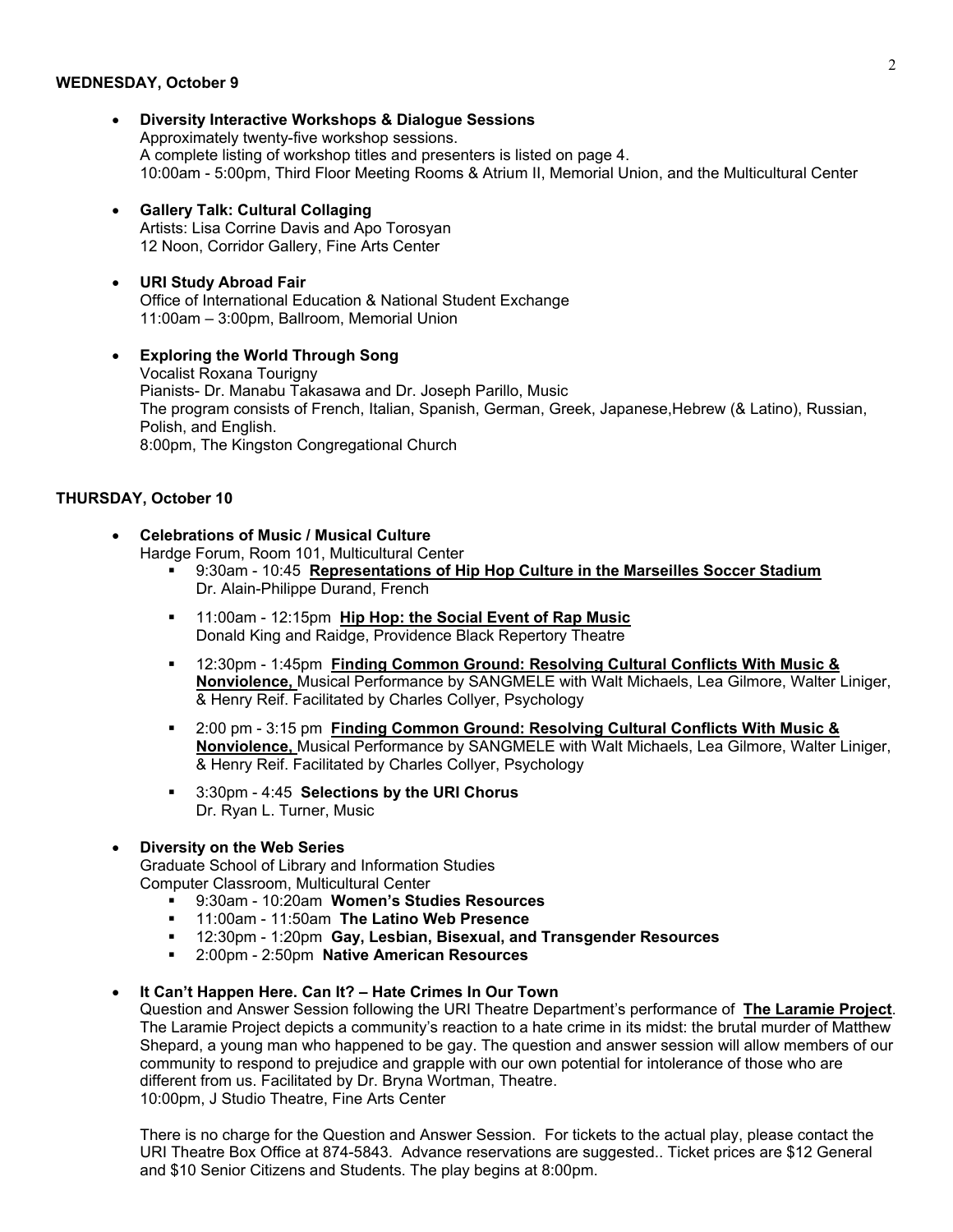#### **FRIDAY, October 11**

# • **Peace and Harmony Meditation**

A period of quiet reflection, remembrance, and hopefulness. Dr. Celina Pereira, Health Services; Laurie Johnson, Health Services; Dr. Art Stein, Political Science; and Clare Sartori-Stein, Coalition Against Racism 12:00 Noon – 1:00pm, Multicultural Center, Hardge Forum, Room 101.

- **URI Pangaea Roots Music Series 2002 Featuring Cristina Branco.**  World Renowned Portuguese Fado Recording Artist On Her Debut American Tour Free admission. 8:00pm, Edwards Auditorium.
- **Implementing Multiculturalism in an Academic Department**  For Administrators, Chairs, and Faculty members. Facilitated by Dr. Lisa Bowleg, Psychology and the Psychology Department Multicultural Task Force 10:00am – 11:30am, Multicultural Center, Hardge Forum, Room 101.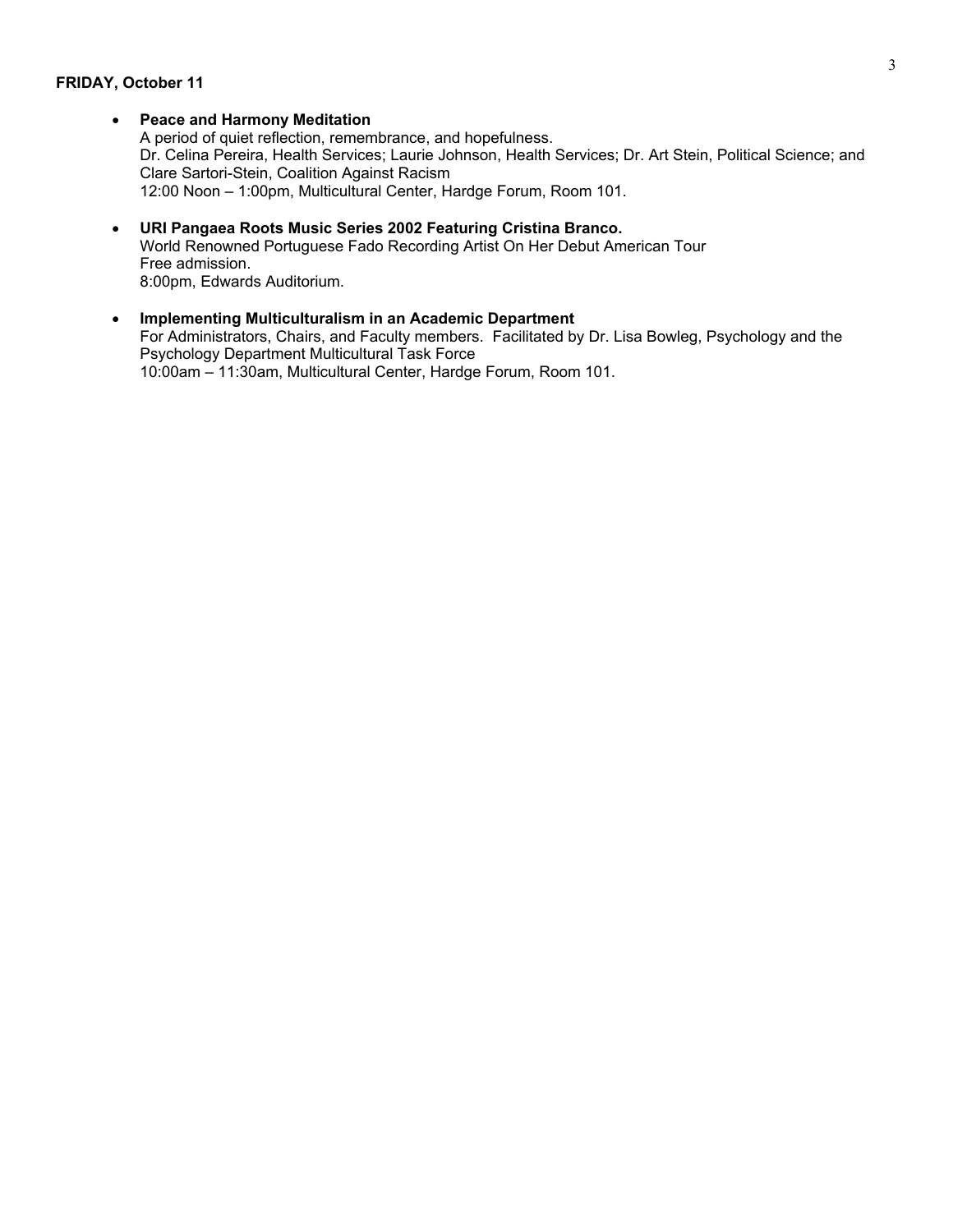# WEDNESDAY WORKSHOPS (10/9)

9:00 - 9:50

**Dr. Bernard Lafayette**, *Institute on Nonviolence and Peace Studies* Student Senate Chambers, Memorial Union

| Locatio<br>n<br>10:00<br>10:50<br>11:00<br>11:50<br>12:00<br>12:50 | <b>Student Senate Chambers</b><br><b>Memorial Union</b>                                                                                                                                                                           |                                                                                                                                                                                                      |                                                                                                                                                                                                                                                              |                                                                                                                                                                                                                                                                                | Diversity on the Web                                                                                                                       |
|--------------------------------------------------------------------|-----------------------------------------------------------------------------------------------------------------------------------------------------------------------------------------------------------------------------------|------------------------------------------------------------------------------------------------------------------------------------------------------------------------------------------------------|--------------------------------------------------------------------------------------------------------------------------------------------------------------------------------------------------------------------------------------------------------------|--------------------------------------------------------------------------------------------------------------------------------------------------------------------------------------------------------------------------------------------------------------------------------|--------------------------------------------------------------------------------------------------------------------------------------------|
|                                                                    |                                                                                                                                                                                                                                   | Room 308<br><b>Memorial Union</b>                                                                                                                                                                    | Atrium I<br><b>Memorial Union</b>                                                                                                                                                                                                                            | Atrium II<br><b>Memorial Union</b>                                                                                                                                                                                                                                             | Computer Classroom<br><b>Multicultural Center</b>                                                                                          |
|                                                                    | <b>Pocahontas: Four</b><br><b>Political Fictions</b><br>Dr. Gale Eaton<br>Graduate School of Library &<br><b>Information Science</b>                                                                                              | Peace Building in The<br><b>Middle East</b><br><b>Teny Gross</b><br>Institute for Nonviolence                                                                                                        | <b>Girl Geek Not</b><br>Jennifer Dirkmaat<br>&<br>Dr. Joan Peckham<br><b>Computer Science</b><br>Barbara Silver<br><b>Women's Studies</b>                                                                                                                    | <b>Environmental Justice at</b><br>URI<br>Nancy Hawksley<br><b>Facilities Services</b>                                                                                                                                                                                         | <b>Asian American</b><br><b>Resources</b><br>Graduate School of Library<br>& Information Studies Staff                                     |
|                                                                    | I is Not For Indian:<br>The Portrayal of<br>American Indians in<br><b>Youth Resources</b><br>Naomi Caldwell<br>Graduate School of Library &<br><b>Information Science</b>                                                         | Globalization, Culture,<br>and the Uses of Power<br>Dr. Galen Johnson<br>Philosophy                                                                                                                  | <b>The Social Construction</b><br>of Victims and Offenders<br>Dr. Judy VanWyk<br>Sociology/Anthropology                                                                                                                                                      | <b>Bringing Diversity to us</b><br><b>Through Partnerships</b><br>Dr. Antoinette Favezza<br>Education                                                                                                                                                                          | <b>Multicultural Resources</b><br>for Higher Education<br>Graduate School of Library<br>& Information Studies Staff                        |
|                                                                    | <b>Building Bridges</b><br><b>Through Multicultural</b><br>Tales, Storytelling and<br><b>Creative Dramatics</b><br>Dr. Susan Brand<br>Education                                                                                   | <b>Women in the Caribbean</b><br>and the Americas<br>Dr. Donna Bickford<br>English                                                                                                                   | <b>Jobs For All:</b><br><b>Employment in an Age of</b><br><b>Development</b><br>Dr. Cynthia Hamilton<br>African & Afro-American<br><b>Studies</b>                                                                                                            | <b>Segregation Does Exist</b><br>Here!<br>Andrea Mesa,<br><b>Communication Studies</b><br>Adam Tillinghast<br><b>Mechanical Engineering</b>                                                                                                                                    |                                                                                                                                            |
| 1:00<br>1:50                                                       | Adolescents<br><b>Experiencing Grief</b><br><b>Reactions</b><br>Autumn Alpert<br>Psychology                                                                                                                                       | Recounting the 2002<br><b>International Nonviolence</b><br><b>Conference in Colombia</b><br>Sofia Villalobos<br><b>College Student Personnel</b><br><b>Raymond Sostre</b><br><b>Computer Science</b> | Women in Saudi Arabia<br>Judy Williamson<br>Elementary & Secondary<br>Education, Brown University                                                                                                                                                            | <b>Beyond URI: Job Search</b><br><b>Resources For Students</b><br><b>With Disabilities</b><br>Annie Murphy<br>&<br>Mike Basileo<br>Projects With Industry, Inc.                                                                                                                | African American<br><b>Resources</b><br>Graduate School of Library<br>& Information Studies Staff                                          |
| 2:00<br>2:50<br>3:00<br>3:50                                       | Recounting the 2001<br><b>Southern Civil Rights</b><br>Tour<br><b>Gail Rashed Faris</b><br>Student Life/ Women's Center<br><b>Recounting the 2002</b><br><b>Summer Tour to Cuba</b><br>Reza Clifton<br>Spanish and African & Afro | <b>Work and Family Life</b><br>Dr. Helen Mederer<br>Sociology/Anthropology<br><b>Peer Mentoring</b><br><b>Panel/Student Life</b><br><b>Gail Rashed Faris</b><br>Student Life/Women's Center          | <b>Informed Consent and</b><br>the Research Process in<br><b>Diverse Populations:</b><br><b>Implications for Students</b><br>in the Health Professions<br>Dr. Anne Hume<br>Pharmacy<br><b>Women in The Middle</b><br>East<br>Mary-Angela Willis<br>Languages | <b>Campus Leadership:</b><br><b>Bring the Conservative</b><br><b>Revolution to Your</b><br>Campus<br>James Eltringham<br>The Leadership Institute/<br>Campus Leadership Program<br>The Communication Gap<br>is Improving<br>Linda Palazzo<br><b>Campus Police and Security</b> | <b>Diversity Internet</b><br><b>Resources for</b><br><b>Curriculum Change</b><br>Graduate School of Library<br>& Information Studies Staff |

| 4:00   | The Cognitive Dissidents (Musical Performance)                                                               |
|--------|--------------------------------------------------------------------------------------------------------------|
| $\sim$ | Dr. Paul de Mesquita, Psychology, Dr. Stephen Myles, Counseling Center, Dr. Stephen Wood, Politicial Science |
| 4:50   | <b>Student Senate Chambers</b>                                                                               |